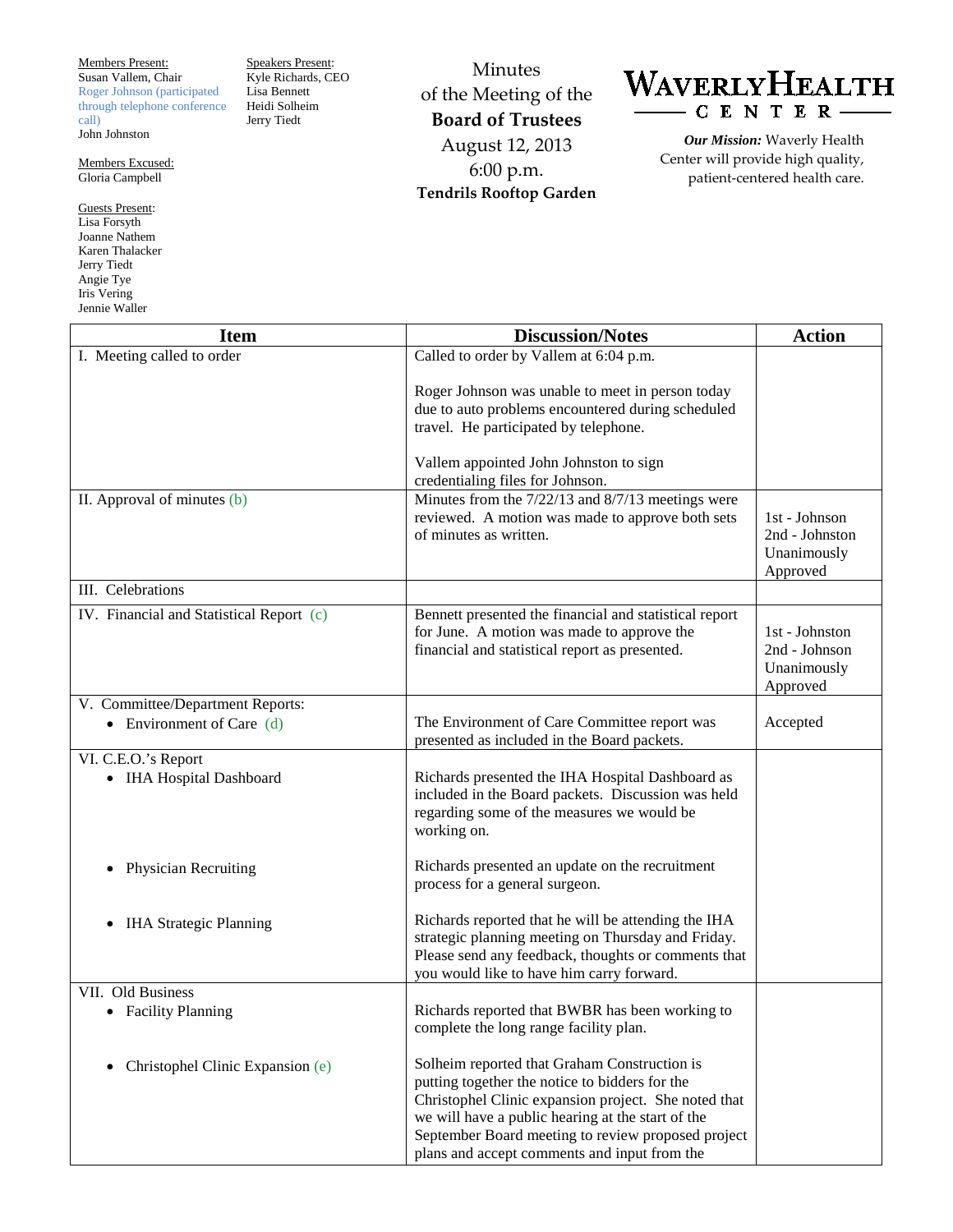| Nuclear Medicine<br>$\bullet$                                                                                                                                                                                                                                                                                                                                                                                                                                                                                                                                                                                                                                                                                                                                                                                                                                                                                                                                                                                                                                                | public. Solheim reported that bids for the<br>Christophel project will be due on September 18 <sup>th</sup> .<br>Solheim noted that the bids for the Cardiac<br>Rehabilitation move portion of the project are due<br>next week.<br>Richards reported that we are in the process of<br>finalizing an agreement to have mobile nuclear<br>medicine services on campus. The Board was<br>supportive of completing the agreement and offering |                                                                        |
|------------------------------------------------------------------------------------------------------------------------------------------------------------------------------------------------------------------------------------------------------------------------------------------------------------------------------------------------------------------------------------------------------------------------------------------------------------------------------------------------------------------------------------------------------------------------------------------------------------------------------------------------------------------------------------------------------------------------------------------------------------------------------------------------------------------------------------------------------------------------------------------------------------------------------------------------------------------------------------------------------------------------------------------------------------------------------|--------------------------------------------------------------------------------------------------------------------------------------------------------------------------------------------------------------------------------------------------------------------------------------------------------------------------------------------------------------------------------------------------------------------------------------------|------------------------------------------------------------------------|
| VIII. New Business                                                                                                                                                                                                                                                                                                                                                                                                                                                                                                                                                                                                                                                                                                                                                                                                                                                                                                                                                                                                                                                           | nuclear medicine services on campus.                                                                                                                                                                                                                                                                                                                                                                                                       |                                                                        |
| Compliance Annual Evaluation (f)<br>$\bullet$                                                                                                                                                                                                                                                                                                                                                                                                                                                                                                                                                                                                                                                                                                                                                                                                                                                                                                                                                                                                                                | Bennett presented the annual compliance program<br>evaluation as included in the Board packets. A<br>motion was made to approve the annual evaluation<br>as presented.                                                                                                                                                                                                                                                                     | 1st - Johnston<br>2nd - Johnson<br>Unanimously<br>Approved             |
| Capital Request – Meaningful Use $(g)$<br>$\bullet$                                                                                                                                                                                                                                                                                                                                                                                                                                                                                                                                                                                                                                                                                                                                                                                                                                                                                                                                                                                                                          | Tiedt presented a capital request for the next phase of<br>Meaningful Use. A motion was made to approve the<br>capital request at a cost not to exceed \$94,460.                                                                                                                                                                                                                                                                           | 1st - Johnston<br>2nd - Johnson<br>Unanimously                         |
| Christophel Clinic Expansion Financing<br>$\bullet$                                                                                                                                                                                                                                                                                                                                                                                                                                                                                                                                                                                                                                                                                                                                                                                                                                                                                                                                                                                                                          | Bennett discussed options for financing the<br>Christophel Clinic expansion project. Discussion<br>was held regarding the options. A motion was made<br>for the hospital to enter into a borrowing agreement<br>for a line of credit up to \$750,000, secured by the<br>WHC Foundation.                                                                                                                                                    | Approved<br>1st - Johnson<br>2nd - Johnston<br>Unanimously<br>Approved |
| Change of Status - Provisional to Regular:<br>• Haroon Afridi, MD - Consulting,<br>Radiology, RCI<br>Gregg Berg, MD - Consulting,<br>Radiology, RCI<br>• Douglas Boatman, MD - Consulting,<br>Radiology, RCI<br><b>Stephen Burke, MD</b> – Consulting,<br>Radiology, RCI<br>• Larry Burr, MD - Consulting,<br>Radiology, RCI<br>$\blacksquare$ Craig Clark, MD – Consulting,<br>Radiology, RCI<br>• Darren Davenport, MD - Consulting,<br>Radiology, RCI<br>Gerald Decker, $MD$ – Consulting,<br>Radiology, RCI<br>$\blacksquare$ Theodore Donta, MD – Consulting,<br>Radiology, RCI<br>$\blacksquare$ John Floyd, MD – Consulting,<br>Radiology, RCI<br>$\bullet$ W. Jay Friesen, MD – Consulting,<br>Radiology, RCI<br>$\blacksquare$ William Fulcher, MD – Consulting,<br>Radiology, RCI<br>• Glenn Hammer, MD - Consulting,<br>Radiology, RCI<br>• Michael Hanigan, MD - Consulting,<br>Radiology, RCI<br>$\blacksquare$ Brent Harris, MD – Consulting,<br>Radiology, RCI<br>• Laura Hermann, MD - Consulting,<br>Radiology, RCI<br>• Michael Hirleman, MD - Consulting, | Privileging items were presented as individually<br>listed at left. All files have been reviewed by the<br>Executive Committee of the Medical Staff. The<br>Executive Committee recommends approval. A<br>motion was made to approve all privileging items as<br>individually considered and recommended by the<br>Executive Committee of the Medical Staff.                                                                               | 1st - Johnston<br>2nd - Johnson<br>Unanimously<br>Approved             |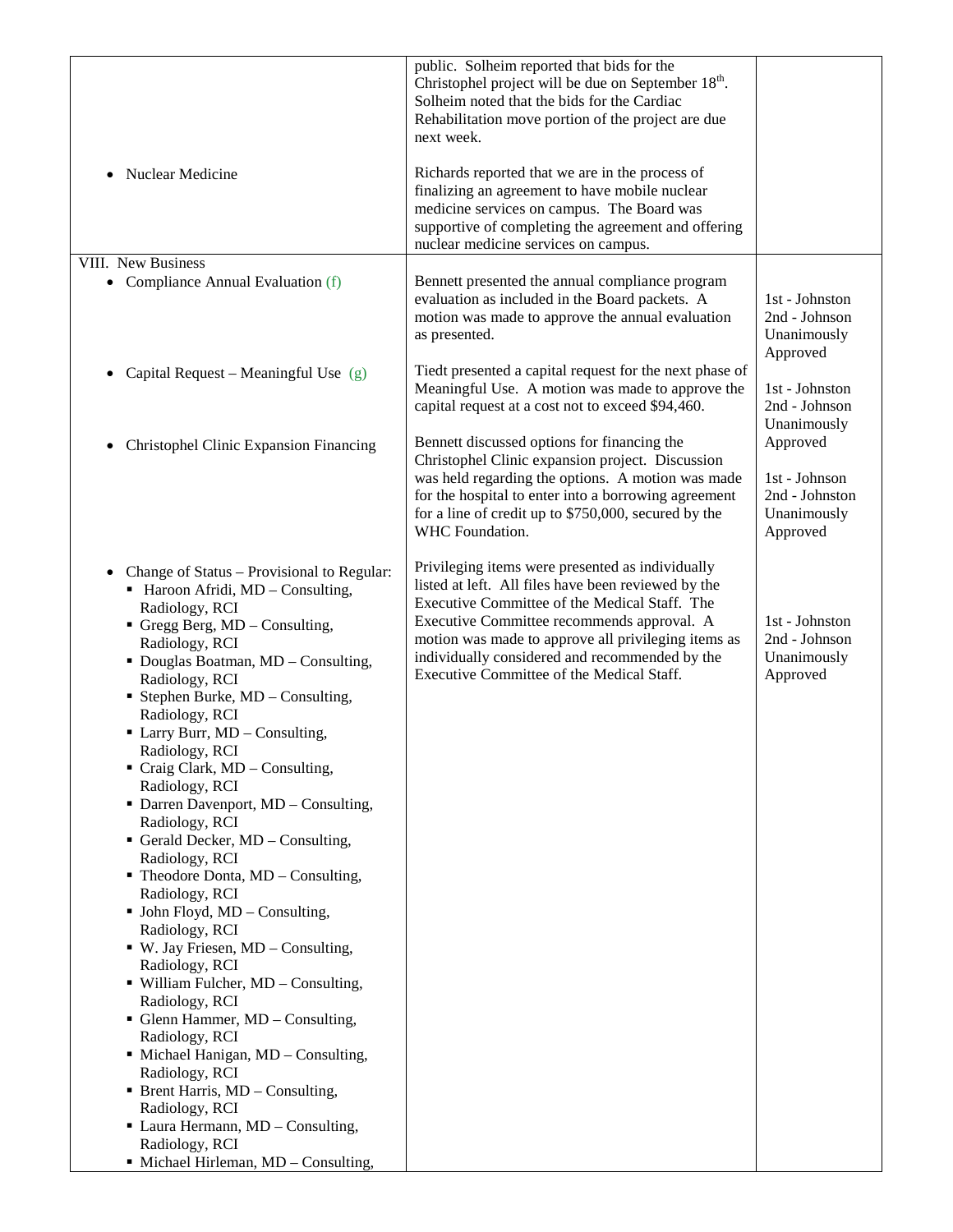Radiology, RCI

- Michael Hummel, MD Consulting, Radiology, RCI
- David Jensen, MD Consulting, Radiology, RCI
- Richard Kundel, MD Consulting, Radiology, RCI
- Exercise Keith Lacey,  $MD$  Consulting, Radiology, RCI
- Michael Macke, MD Consulting, Radiology, RCI
- William Neff, MD Consulting, Radiology, RCI
- Mark Pedersen, MD Consulting, Radiology, RCI
- Brian Randall, MD Consulting, Radiology, RCI
- Brianne Seberger, MD Consulting, Radiology, RCI
- Robert Schmall, MD Consulting, Radiology, RCI
- Paul Schneider, DO Consulting, Radiology, RCI
- Gary Schweiger, MD Consulting, Radiology, RCI
- Richard Seitz, MD Consulting, Radiology, RCI
- David Van Roekel, MD Consulting, Radiology, RCI
- Provisional Appointment to Medical Staff:
	- Courtney Bochmann, DO Active, Family Practice, WHC
	- Pankaj Nagaraj, MD Consulting, Neonatology, Unity Point
	- Paul Lantz, DPM Resident Courtesy, Podiatry, Family Foot Health Care
- Reappointments to Medical Staff:
	- Rubens Costa Filho, MD Consulting, Oncology, CVMS
	- Maria Farmer, ACNP Active, Emergency Medicine, WHC
	- **Erin Flores, ARNP Active, General** Surgery, WHC
	- Brendan Girschek, MD Consulting, Ophthalmology, CVMS
	- Michael Murdock, DPM Courtesy, Podiatry, Northeast Iowa Podiatry, PC
	- Shannon Lau, MD Active, OB-Gyn, WHC
	- Janel Thompson, ARNP Active, Family Practice, WHC
- New/Revised Policies & Procedures:
	- Blood Bank Alarm Checks (j)
	- $\blacksquare$  Blood Bank Quality Assurance (k)
	- **Blood Bank Refrigerator and Freezer** Temperature Alarms (l)
	- $\blacksquare$  Crossmatch (m)
	- $\blacksquare$  Attendance (n)
	- Event Reporting (Portal) (o)

The new and revised policies listed at left were presented for review as included in the Board packets. The policies have been reviewed by the Executive Committee of the Medical Staff and are recommended for approval. A motion was made to approve the policies as written.

1st - Johnson 2nd - Johnston Unanimously Approved